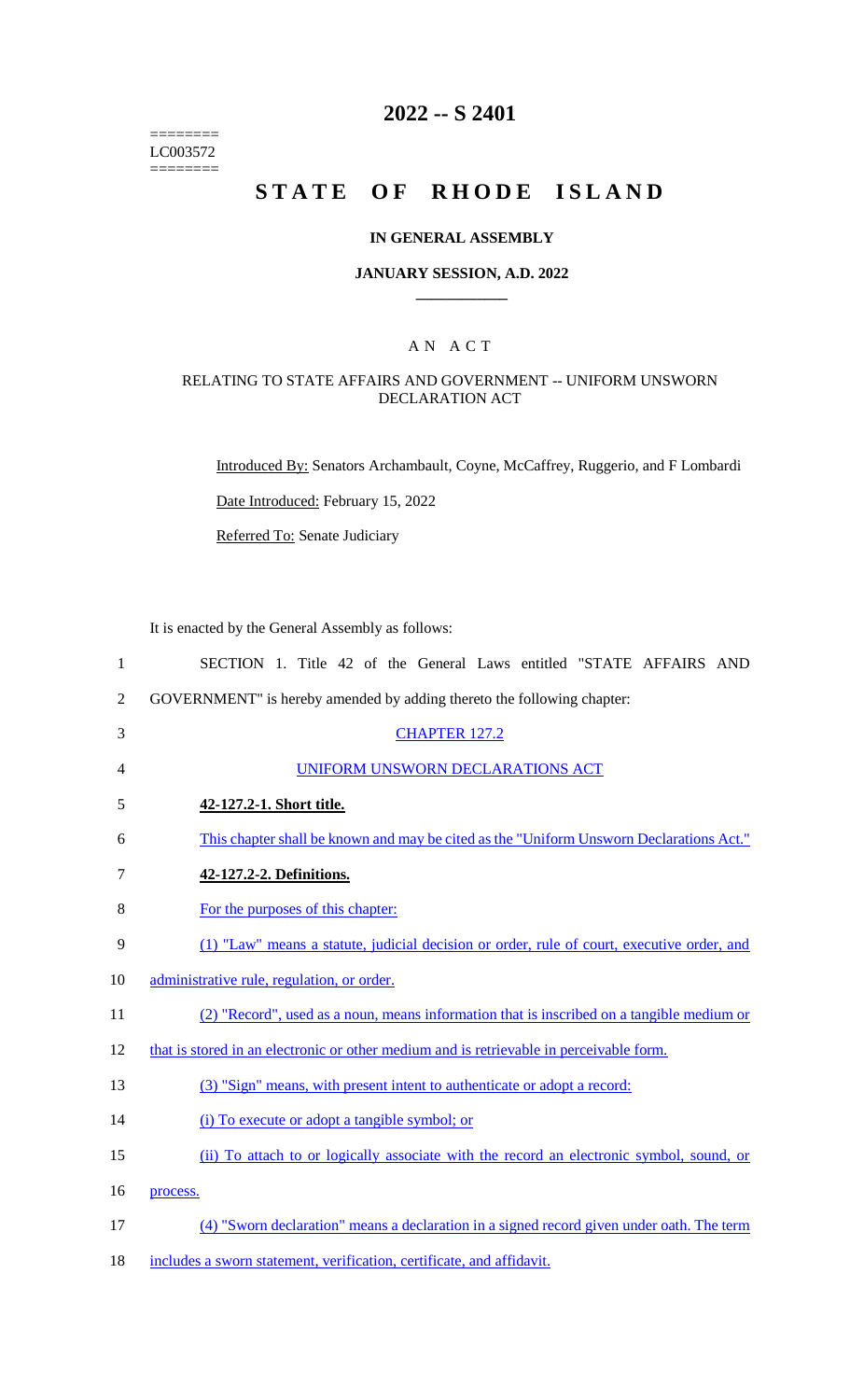| $\mathbf{1}$ | (5) "Unsworn declaration" means a declaration in a signed record not given under oath but            |
|--------------|------------------------------------------------------------------------------------------------------|
| 2            | given under penalty of perjury.                                                                      |
| 3            | 42-127.2-3. Applicability.                                                                           |
| 4            | This chapter applies to an unsworn declaration by a declarant who at the time of making              |
| 5            | the declaration is physically located within or outside the boundaries of the United States, whether |
| 6            | or not the location is subject to the jurisdiction of the United States.                             |
| $\tau$       | 42-127.2-4. Validity of unsworn declaration.                                                         |
| $8\,$        | (a) Except as otherwise provided in subsection (b) of this section, if a law of this state           |
| 9            | requires or permits use of a sworn declaration, an unsworn declaration meeting the requirements of   |
| 10           | this chapter has the same effect as a sworn declaration.                                             |
| 11           | (b) This chapter does not apply to:                                                                  |
| 12           | $(1)$ A deposition;                                                                                  |
| 13           | (2) An oath of office;                                                                               |
| 14           | (3) An oath required to be given before a specified official other than a notary public;             |
| 15           | (4) A declaration to be recorded in the land evidence records of any city or town in this            |
| 16           | state; or                                                                                            |
| 17           | $(5)$ An oath permitted by § 33-7-26.                                                                |
| 18           | 42-127.2-5. Required medium.                                                                         |
| 19           | If a law of this state requires that a sworn declaration be presented in a particular medium,        |
| 20           | an unsworn declaration must be presented in the same medium.                                         |
| 21           | 42-127.2-6. Form of unsworn declaration.                                                             |
| 22           | An unsworn declaration under this chapter must be in substantially the following form:               |
| 23           | I declare under penalty of perjury under the law of Rhode Island that the foregoing is true          |
| 24           | and correct.                                                                                         |
| 25           | Signed on the<br>day of $\_\_\_\,,\_\_\_\,,$ at                                                      |
| 26           | Month Year Year<br>Date                                                                              |
| 27           | City or other location, and state or country                                                         |
| 28           | <u> 1989 - Johann John Harry Barnett, fransk politik (</u>                                           |
| 29           | Printed name                                                                                         |
| 30           |                                                                                                      |
| 31           | <b>Signature</b>                                                                                     |
|              |                                                                                                      |
| 32           | 42-127.2-7. Uniformity of application and construction.                                              |
| 33           | In applying and construing this uniform act, consideration must be given to the need to              |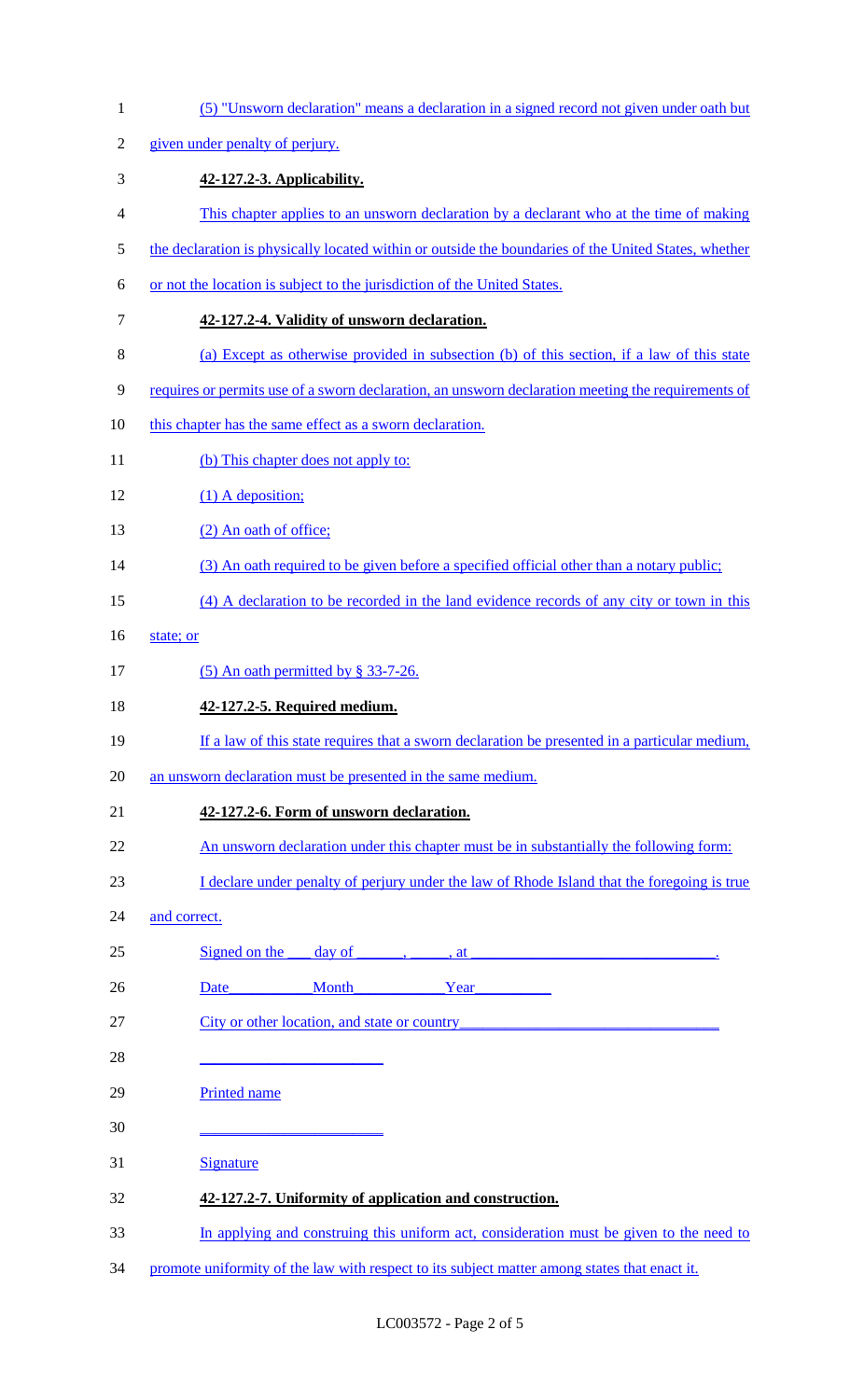This chapter modifies, limits, or supersedes the Electronic Signatures in Global and National Commerce Act, 15 U.S.C. Section 7001 et seq., but does not modify, limit, or supersede Section 101(c) of that act, 15 U.S.C. Section 7001(c), or authorize electronic delivery of any of the notices described in Section 103(b) of that act or 15 U.S.C. Section 7003(b). SECTION 2. Section 11-33-1 of the General Laws in Chapter 11-33 entitled "Perjury and False Swearing" is hereby amended to read as follows: **11-33-1. Perjury.** 9 (a) Every person under oath  $\theta$  affirmation or in accordance with the provisions of chapter 127.2 of title 42 regarding unsworn declarations who knowingly makes any false material declaration or makes or uses any other information, including any book, paper, document, record, recording, or other material, knowing it contains any false material declaration, shall be deemed guilty of perjury. (b) An indictment or information for violation of this section alleging that on oath or affirmation the defendant has knowingly made two (2) or more declarations which are inconsistent to the degree that one of them is necessarily false need not specify which declaration is false if: (1) Each declaration was material to the point in question; and (2) Each declaration was made within the period of the statute of limitations established in § 12-12-17. (c) In any prosecution under this section, the falsity of a declaration set forth in the indictment or information shall be established sufficient for conviction by proof that the defendant on oath or affirmation made irreconcilably contradictory declarations material to the point in question. It shall be a defense to an indictment or information made pursuant to this subsection that the defendant, at the time he or she made each declaration, believed the declaration was true. (d) Where in the same continuous court or grand jury proceeding in which a declaration is made, the person making the declaration admits the declaration to be false, that admission shall bar prosecution under this section if, at the time the admission is made, the declaration has not substantially affected the proceeding, or it has not become manifest that the falsity has been or will be exposed. (e) Proof beyond a reasonable doubt under this section is sufficient for conviction. It shall not be necessary that proof be made by any particular number of witnesses or by documentary or

**42-127.2-8. Relation to electronic signatures in global and national commerce act.** 

other type of evidence.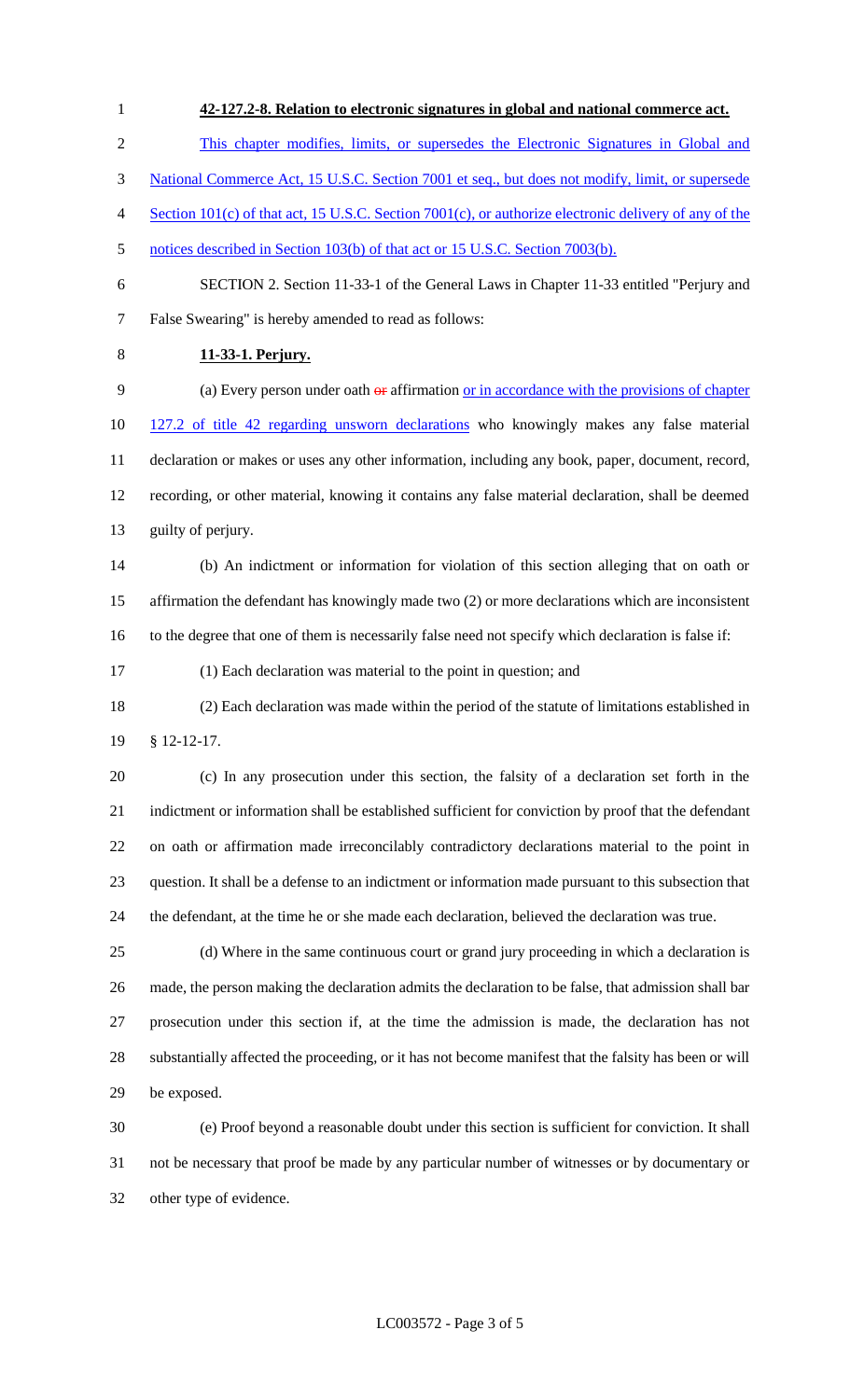1 SECTION 3. This act shall take effect upon passage.